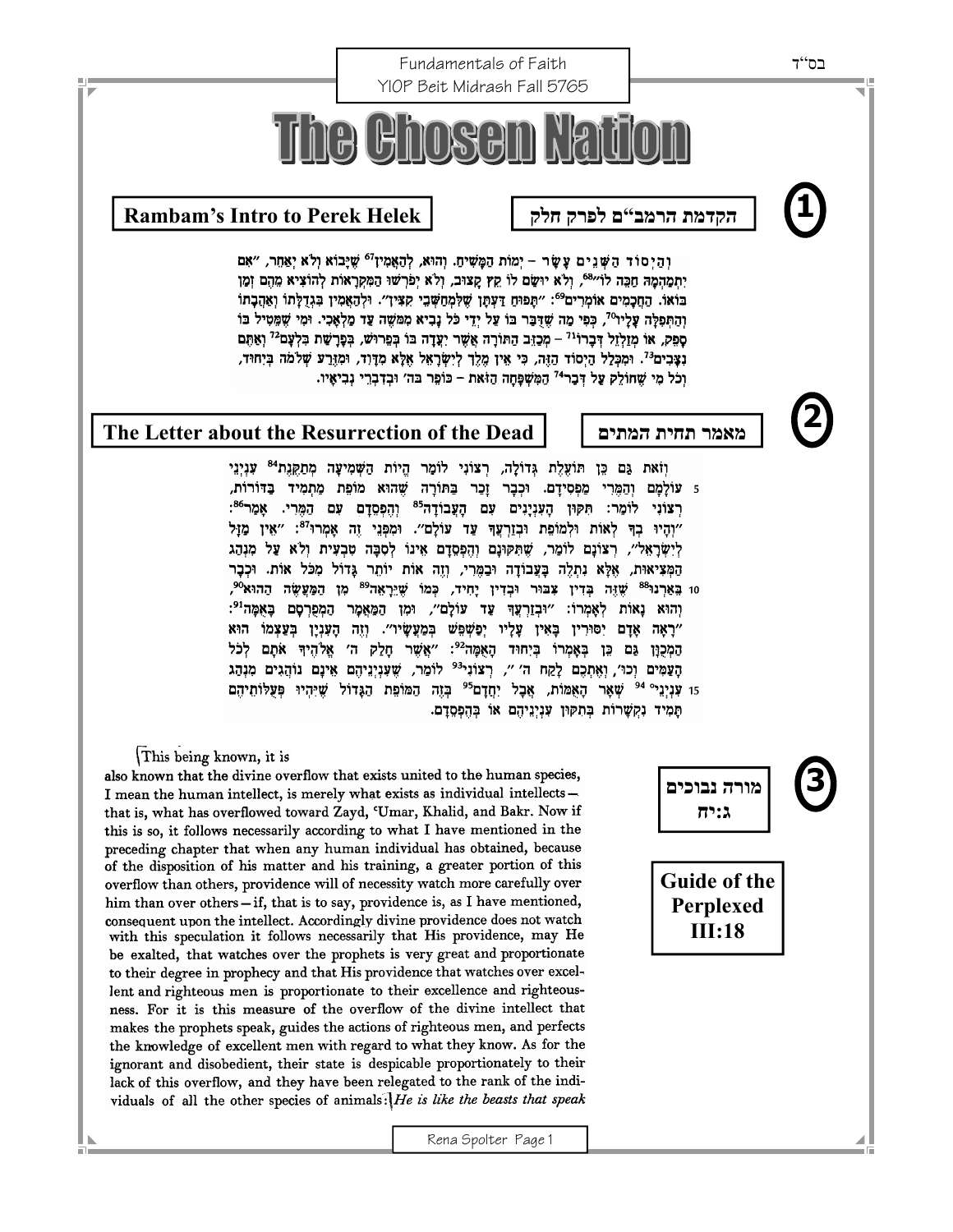### Fundamentals of Faith YIOP Beit Midrash Fall 5765



ּמַיָּבִין אָנוּ לְהִזָּהֵר בְּמִצְוַת צְדָקָה יוֹתֵר מִכָּל־מִצְוַת עֲשֵׂה \*, X שֶׁהַצְּדָקָה סִימָן לַצַּדִּיק וָרַע אַבְרָהָם אָבִינוּ וּ, שֶׁנֶּאֱמַר: כִּי יְדַעְתִּיו לְמַעַן אֲשֶׁר יְצַוֶּה אֶת־בָּנָיו [וְגוֹ׳] לַעֲשׂוֹת צְדָקָה ו והישית יה. יש). וְאֵין כִּפֵּא יִשְׂרָאֵל י מִתְכּוֹנֵן וְדַת הָאֵמֶת עוֹמֵדֵת אֵלֶא בִצְדָקָה, שֶׁנֶּאֱמַר: בִּצְדָקָה תִּכּוֹנְגִי (ישּׁיַיה נִי, יוּ). וְאֵין יִשְׂרָאֵל גִנְאָלִין הּ אֶלָא בִצְדָקָה, שֶׁנֶּאֱמֵר: צִיּוֹן בְּמִשְׁפָּט תִּפָּדֶה וְשָׁבֶיהָ בִצְדָקָה (שם א, כו).

לְעוֹלָם אֵין אָדָם מַעֲגִי מִן־הַצְּדָקָה ּ יְאֵין דָּבֶר רַע וְלֹא הֶגִּק ב

# **5**

ָקֻתָּר לַעֲבוֹד בְּעֶבֶד כְּנַעֲנִי בְּפָרֶדִּיּ. וְאַף עַל פִּי שֶׁהַדִּין כָּדִּ– n מְרַת חֲסִידוּת וְדַרְכֵי חָכְמָה שֶׁיִּהְיֶה אָדָם רַחֲמֶן וְרוֹדֵף צֵדֵק וְלֹא יַכְבִּיד עֻלּוֹ עַל עַבְדּוֹ וְלֹא יָצֵר לוֹ, וְיַאֲכִילֵהוּ וְיֵשְׁקֵהוּ מִכָּל־ מַאֲכָל וּמִכְּל־מִשְׁתֶּה. חֲכָמִים הָרָאשׁוֹנִים הָיוּ נוֹחְנִין לָעֶבֶד מִכָּל־ תַּבְשִׁיל וְתַבְשִׁיל שֶׁהָיוּאוֹכְלִין ּוּ, וּמַקְדִּימִין מְזוֹן הַבְּהֵמוֹת וְהָעֲבָדִיםיּי לִסְעֻדַּת עַצְמָם, הֲרֵי הוּא אוֹמֵר: כְּעֵינֵי עֲבָדִים אֶל־יַד אֲדוֹנֵיהֶם כְּעֵינֵי שִׁפְחָה אֶל־יַד נְּבִרְתָּה (מחלים קבג ב). וְכֵן יּ לֹא יִבְזֵהוּ בַּיָּד וְלֹא בִדְבָרִים-לְעַבְדוּת מְסָרָם הַכְּתוּב לֹא לְבוּשָׁה. ולֹא יַרְבֶּה עָלָיו צְעָקָה וָכַעַס, אֶלָא יְדַבִּר עִמּוֹ בְּנַחַת וְיִשְׁמַע טַעֲנוֹתָיו. וְכֵן

## **6**

אָסוּר לְאָדָם לִהְיוֹת אַכְזָרִי' וְלֹא יִתְפַּיֵס, אֶלָּא יְהָא נוֹחַ לִּרְצוֹת וְקָשֶׁה לִּכְעֹס; וּבְשָׁעָה שָׁמְּבַקֵּשׁ מִמֶּנּוּ הַחוֹמֵא לִּמְחֹל – מוֹחֵל בְּלֵב שָׁלֵם וּבְנֶמֶשׁ חֲפֵצָה. וַאֲמִלּוּ הַצֵּר לוֹ וְחָטָא לוֹ הַרְבֵּה, לֹּא־יִקֹּם וְלֹא־יִטֹּר–וְזֶהוּ דַרְכָּם שָׁלֹ זֶרֵע יִשְׂרָאֵל וְלִבְּם" הַנְּכוֹן; אֲבָל הָעוֹבְדֵי־ כוֹכָבִים עַרְלֵּי־לֵב אֵינָם כֵּן, אֶלָּא עֶבְרָתָם שְׁמוּרָה נֶצֵח". וְכֵן הוּא אימר עַל־הַגִּבְעוֹנִים, לְפִי שָׁלּא מָחֲלוּ" וְלֹא נִתְפַּיְסוּ־: וְהַגִּבְעוֹנִים לא מִבְּנֵי יִשְׂרָאֵל הַמָּה<sup>נ</sup> (שמואל־ב כא, ב).



צֲשָׂרָה בְנֵי־אָדָם וּמֵצְמִידָם צַלּ־קִבְרוֹ וְיֹאמֵר בִּפְנֵיהֶם: "חָטָאתִי ַיָּה׳ אֱלֹהֵי יִשְׂרָאֵלּי וְלִפְלוֹנִי זֶה שָׁכֶּךְ נָכֶךְ צָּשִׂיתִי לּוֹ״. וְאִם הָיָה חַיָב דוּ מְמוֹן - יַחֲזִירוֹ לֵיוֹרְשִׁים. דֹא הָיָה יוֹדַעֲ דוֹ יוֹרְשִׁין - יַנִּיחָנּוּ בְּבִית־דִּין" וְיִתְוַדָּה.

 $^{\prime}$ תַּמִיד; אוֹ רַאִיתַ מְשִׁפַּחַה שֶׁהִיא בַּעֲלַת מַצָּה וּמְרִיבָה ¤ תַּמִיד; אוֹ רָאִיתָ אִישׁ שֶׁהוּא מַרְבֶּה מְרִיבָה עִם הַכֹּל וְעַז פָּנִים בְּיוֹתֵר == חוֹשְׁשִׁין לָהֶן וְרָאוּי לְהִתְרַחֵק מֵהֶן, שֶׁאֵלּוּ סִימֲנֵי פַּסְלוּת הֵם. וְכֵן הַפּוֹסֵל אֶת־אֲחֵרִים תְּמִיד, כְּגוֹן: שֶׁנּוֹתֵן שֶׁמֶץ בְּמִשְׁפָּחוֹת אוֹ בִיחִידִים וְאוֹמֵר עֲלֵיהֶם שֶׁהֵם מַמְּוֵרִים – חוֹשְׁשִׁין לוֹ, שֶׁמָּא מַמְוֵר הוּא. וְאִם אָמַר

### **19 .Chap Relations Forbidden of Laws משנה תורה הלכות איסורי ביאה יט**

לָהֵם שֶׁהֵם עֲבָדִים – חוֹשָׁשִׁין לוֹ שֶׁמָּא עָבֶד הוּא, שֶׁכָּל־הַפּוֹסֵל כָּל־מִשְׁפָּחוֹת בְּחֶזְקַת כַּשְׁרוּת ּיִיּ וּמֻתָּר לִשָּׂא מֵהֶן לְכַתְּחִלָּה. בְּמוּמוֹ פוֹסֵל יּ. וְכֵן כָּל־מִי שֶׁיֵּשׁ בּוֹ עַזּוּת פָּנִים אוֹ יִי אַכְזָרִיּוּת וְשֹׂוֹגֵא וְאַף־עַל־פִּי כֵן אִם דָאִיתָ שְׁמֵי מִשְׁפָּחוֹת שֶׁמִּתְגָּרוֹת זוֹ בְזוֹ ૰ אֶת־הַבְּרִיּוֹת וְאֵינוֹ גוֹמֵל לָהֶם חֶסֶד – חוֹשְׁשִׁין לוֹ בְּיוֹתֵר שֶׁמֶּא גִּבְעוֹנִי∘י ּהוּא. שֶׁסִּימָגֵי יִשְׂרָאֵל הָאֻמָּה הַקְּדושָּה: בַּיְשָׂנִין, רַחֲמָנִים וְגומְלֵי חֲסָדִים ּּי. וּבַגִּבְעוֹנִים הוּא אוֹמֵר: וְהַגִּבְעֹנִים לֹא מִבְּנֵי יִשְׂרָאֵל הֵמָּה (שפואל־ב כא, ב) לְפִי שֱהָעֲזוּ פְּנֵיהֶם וְלֹא וִתְפַּיְסוּ וְלֹא רִחֲמוּ עַל בְּנֵי שָׁאוּל וְלֹא נָמְלוּ לְיִשְׂרָאֵל חֶסֶד לִמְחוֹל לִבְנֵי מַלְכָּם וְהֵם עָשׂוּ עִמְּהֶם ּחֶסֶד וְהֶחֱיוּם בַּתְּחִלְה.

Rena Spolter Page 2

### **Rambam's Laws of Gifts for the Poor Ch. 10 י עניים מתנות הלכות תורה משנה**

**ָּעֲלֵל בִּשְּׁבִיל הַצְּדָקָה, שֶׁגָּאֲמֵר: וְהָיָה מַעֲשֵׂה הַצְּדָקָה שָׁלוֹם י** יו וּנְמַן־לְךָ (הַמְּרַחֵם מְרַחֲמִין עָלָיו יִ, שֶׁנָּאֲמַר: וְנְמַן־לְךָ רַחֲמִים וְרְחַמְךָ וְהִרְבֶךְ (דברים יג יח) וְכָל־מִי שֶׁהוּא אַכְזָרִי וְאֵינוֹ מְרָחָם יָשׁ לְחוּשׁ לְיַחֲסוֹ ּּ, שֶׁאֵין הָאַכְוָרִיּוּת מְצוּיָה אָלָא בַּגּוֹיִם, שְׁנֵאֲמֵר: אַכְוָרִי הַמָּה וְלֹא יְרַחֵמוּ (יוֹיִי ג, יִּי), וְכָל־יַשְׂרָאֵל וְהַגִּלְוֶה עֲלֵיהֶם כְּאַחִים הֵם, שֶׁנֶאֱמַר: בָּנִים אַתֶּם לַיְיָ אֱלֹהֵיכֶם (דִּבִים יִד, א), וְאָם לֹא יְרַחֵם הָאָח עַל הָאָח –מִי יְרַחֵם עָלְיוז וּלְמִי עֲנִיֵּי יִשְׂרָאֵל וַוֹּשָׁאִין עֵינֵיהֶם – הֲלַגּוֹיִם שֶׁשּׂוֹנְאִין אוֹתָם וְרוֹדְפִין אַחֲרֵיהֶן? הָא אֵין עֲיְנֵיהֶם תְּלוּיוֹת אֶלְא לַאֲחֵיהֶם.

### **Rambam's Laws of Slaves Chap. 9 ט עבדים הלכות תורה משנה**

מְפֹרָשׁ בְּדַרְכֵי אִיּוֹב הַטּוֹבִים שֶׁהִשְׁתַּבַּח בָּהֵן: אָם־אֶמְאַס מְשָׁפַּט עַּבְדִּי וַאֲמָתִי בְּרִיבָם עִמָּדִי, הֲלֹא־בַבֶּטֶן עוֹשֵׂנִי עָשָׂהוּ וַיְכוּנֶגּוּ בְּרֶחֶם אֶחָד. אייב לא, יג, טו). וְאֵיךְ יוּ הָאֲכְזָרִיּוּת וְהָעֲזּוּת מְצוּיָה אֱלָּא בְגוֹיִם עוֹבְדֵי צֲבוֹדָה זָרֶה; אֲבָל זַרְעוֹ שֶׁל אַבְרָהָם אָבִינוּ וְהֵם יִשְׂרָאֵל שֶׁהִשְׁפִּיעַ לְהֶם הַקְּדוֹשׁ בְּרוּךְ הוּא טוֹבֵת הַתּוֹרָה וְצִנָּה אוֹתָם בְּחֻקִים וּמִשְׁפְּטִים צַדִּיקִים–רַחֲמָנִים הֵם עַל הַכֹּל. וְכֵן בְּמִדּוֹתָיו שֶׁל הַקְּדוֹשׁ בָּרוּךְ ּהוּא שֶׁצִּנְנוּ לְהָדַמּוֹת בָּהֶם וּי הוּא אוֹמֵר: וְרַחֲמָיו עַל־כָּל־מַעֲשָׂיו וּיּ. וְהלִים קמה, טִי וְכָל דְהַמְרַחֵם פּ מְרַחֲמִין עֲלָיו, שֶׁנֶּאֱמַר: וְנְחַן־לְךָ רַחֲמִים וְרִחַמְךָ וְהִרְבֶּךָ מא (דברים יג, יח).

### **Rambam's Laws of Repentance Ch. 2 ב תשובה הלכות תורה משנה**



**7**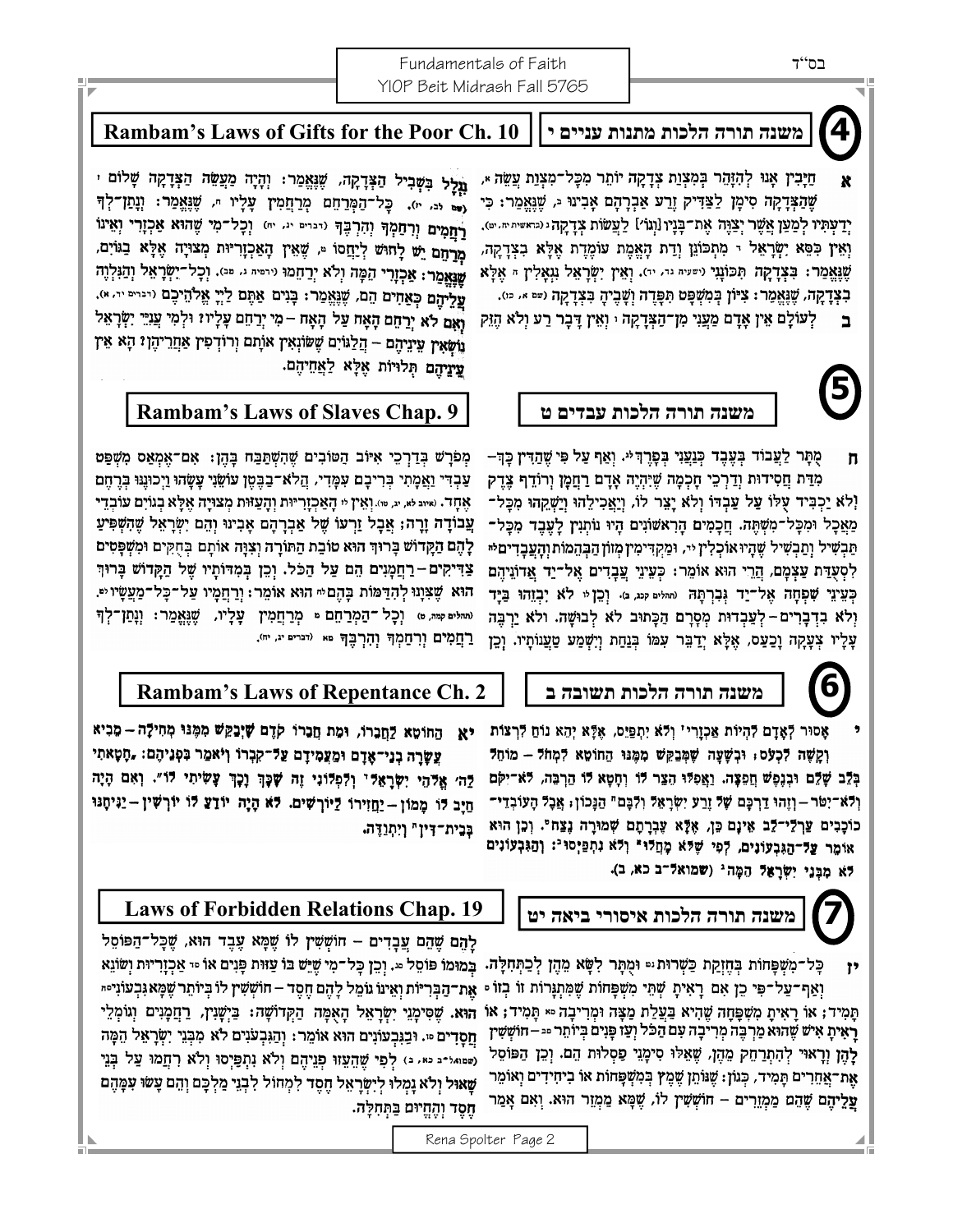### **משנה אבות ה:יח 5:18 Avot Mishnah**

Yehudah ben Tema said: Be bold as a leopard, light as an eagle, swift as a deer, and strong as a lion, to carry out the will of your Father in Heaven. He used to say: The brazen goes to Gehinnom, but the shamefaced goes to the Garden of Eden. May it be Your will, Hashem, our God and the God of our forefathers, that the Holy Temple be rebuilt, speedily in our days, and grant us our share in Your Torah.

### **פירוש הרמב"ם Commentary s'Rambam**

"מְהודה בן תימא אומר: הוה עו כנמר" וכו' - אַף־עּל־פִּי שָׁאֲמֵר <sub>ב: 17</sub>, פנים לגי־הַנֹם", צְוָה בְּצֵאת ג בְּתוֹכָחַת הַמּוֹרִים דּ וְכַיוֹצֵא בָהֶם. וּכָאלּוּ פר: הִשְׁמַמֵּשׁ בִּקְצָת הַפְּחִיתֻיּוֹת א בִּמְקוֹמָן ג. בִּרְצוֹן הַשֵּׁם יִתְבָּרֵךְ וּבָאֲמִמָּתוֹ ג. כָּמַאֲמַר הַנָּבִיא דּ: ,וְצָם צָקֵשׁ תִּתַּפְּלֹ־הּ (שמ"ב כב, כו) אֶלָּא בִתְנֵאי - שָׁתִּהְיֶה מוּחִר: הָאֱמֶת <sub>י</sub> וְהוּא אָמְרו: לַצְשּׁוֹת רְצוֹן אָכִיךָ שָׁבַּשָּׁמְיִם". עִי פּנים לגי־הנם״ וכו׳ — וּמִן הַטּוֹבוֹת שֶׁחֶנַן הַשֵּׁם יִתְכְּרֵךְ לְזֹאת הָאִמָּה יא: שָׁיֵשׁ לְהֶם בלשת־פּנִים" יב. וְכֵן אֲמְרוּ יג: שָׁמְמוֹפְתֵי זֶרַע אֲבְרָהָם יד שָׁהֵם: בַּיְשָׁנִים. רַחַמָּנִים, וְגוֹמְלֵי חַסְדִים. וְאֲמַרֹטו: וּבַצְבוּר תִּהְיֶה יִרְאָתוֹ עַל־פְּנֵיכֶם לְבָלְתִּי תַחֲטָאוּ (שמות כ, כ). וְכַאֲשֶׁר סְפָּר זֶה ג מַעֲלוֹת הַבּוּשָׁה <sub>ה</sub> בְּקֵשׁ וְאַמַר: ה׳ אֵלֹהֵינוּ! כַּאֲשֶׁר חֲנַנְתָּנוּ זֹאת הַמַּעֲלָה — כֵּן תְּחָנֵוּ לְהִבָּנוֹת צִירְךָ בִּמְהָרָה בְיִמֵינוּ

<sup>15</sup>All the people witnessed the thunder and lightning, the blare of the horn and the mountain smoking; and when the people saw it, they fell back and stood at a distance. <sup>16"</sup>You speak to us," they said to Moses, "and we will obey; but let not God speak to us, lest we die." 17Moses answered the people, "Be not afraid; for God has come only in order to test you, and in order that the fear of Him may be ever with you, so that you do not go astray." 18So the people remained at a distance, while Moses approached the thick cloud where God was.

### **Rambam's Letter to the Jews in Yemen תימן אגרת ם"רמב**

5 שאמרוּ<sup>15</sup>: "לנוּ וּלבִנינוּ עד עוֹלם". וּכבר ערב לנוּ ה' יתבּרך<sup>16</sup>, ודי בּוֹ עֲרֵב<sup>זו</sup>, וְהוֹדִיעָנוּ שֶׁכֹּל מִי שֵׁעָמַד בְּמַעֲמַד הַר סִינֵי יַאֲמִינוּ בְּמֹשֶׁה<sup>18</sup> רַבְּנוּ וּבְכֹל מַה שֶׁאֲמַר, הֶם וּבְנֵיהֶם וּבְנֵי בִּנֵיהֶם עַד סוֹף כֹּל הַדּוֹרוֹת, וְהוּא אָמְרוֹ יִתְעַלֶּה<sup>ְטּ</sup>ּ: ״הִנֶה אָנֹכִי בָּא אֶלֵיךָ בְּעָב הָעָנָן בַּעֲבוּר יִשְׁמַע הַעָּם בְּדַבְרִי עִמַּךְ וְגֵם בִּךְ יַאֲמִינוּ לְעוֹלָם". לְכָךְ יִוָּדַע, שָׁכֹּל מִי שֶׁיָּצָא מֵהָדָּת הַגְּתוּנָה בַּמַּעֲמָד 10 הַהוּא<sup>20</sup> – שֶׁאִינוֹ מְזֶרַע הָאֲנָשִׁים הַהֶם. וְכֵן אָמְרוּ רַבּוֹתִינוּ ז׳׳ל<sup>21</sup> עַל כֹּל<sup>22</sup> הַמְּסְתַּפֵּק בְּתוֹרַת מֹשֶׁה<sup>23</sup>: "לֹא עָמְדוּ אֲבוֹתָיו עַל הַר סִינַי". יִשְׁמְרֵנוּ ה' וַיַרְחִיק מֵעָלֵינוּ וּמֶעֲלֵיכֶם הַשְּׁבּוּשׁ, וְהַמַּחִשָּׁבוֹת<sup>24</sup> הַסַפְק, וישמרכם מן הַמְבִיאוֹת אֶלָיו וְהַמַּכְשִׁילוֹת בּוֹ.

יְהוּדָה כֶּן תֵּימָא אוֹמֵר: הֵוֵי עַז כַּנָּמֵר, וְקַל כָּוֲשֶׁר, וְרָץ כַּצְּבִי, וְגִבּוֹר כָּאֲרִי לַעֲשׂוֹת רְצוֹן אָבִיךְ שָׁבַּשָּׁמַיִם. הוּא הָיָה אוֹמֵר: עַז פָּנִים לְגִיהִנֵּם, וּבֹשֵׁת פָּנִים לְגַן "עֲדֶן. יְהִי רַצוֹן מִלְפָנֵיךְ ה׳ אֱ־לֹהֶינוּ שֵׁתִּבְנֶה עִירָךְ (במהרה בִּיָמֵינוּ וְחֵן חֵלְקֵנוּ בְּתוֹרָתֵךּ.

**שמות כ 20 Exodus**

וְכָל־הָעָם רֹאִים אֲת־הַקוֹלֹת וְאֵת־הַלַפְּיִדֶם וְאֶת קוֹל הַשֹּׁפֵר ש

וְאֶת־הָהָר עָשֵׂן וַיַּרְא הָעָם וַיַּנְעוּ וַיַּעֲמְדִּוּ מֵרַחְק: וַיִּאמְרוּ אֵל־ ~ מֹשֶׁה דַבֶּר־אַתָּה עִמֲנוּ וְנִשְׁמֵעָה וְאֵל־יְדַבֶּר עִמַּנוּ אֵלֹהִים פֵּן־ נַמְוּת: וַיֹּאמֶר מִשָׁה אֵל־הַעֲםֿ אֵל־תִּירָ֫אוֹ כֹּי לבעבוּר נפוֹת יִ אֶתְכֶם בָּא הַאֱלֹהִים וּבָעֲבוּר תִּהִיָּה יְרָאֲתו עַל־פּּנֵיכֵם לבלתי תֶחֲטָאוּ: וַיַּעֲמָד הָעָם מֶרַחִק וּמִשֶּׁה נִגַּשׁ אֲל־הָעֲרַפֶּל אַשֶּׁר־ תּ וַיַאמֶר יהוה אל־מַשָׁה כֹּה יִי שם האלהים:



**9**